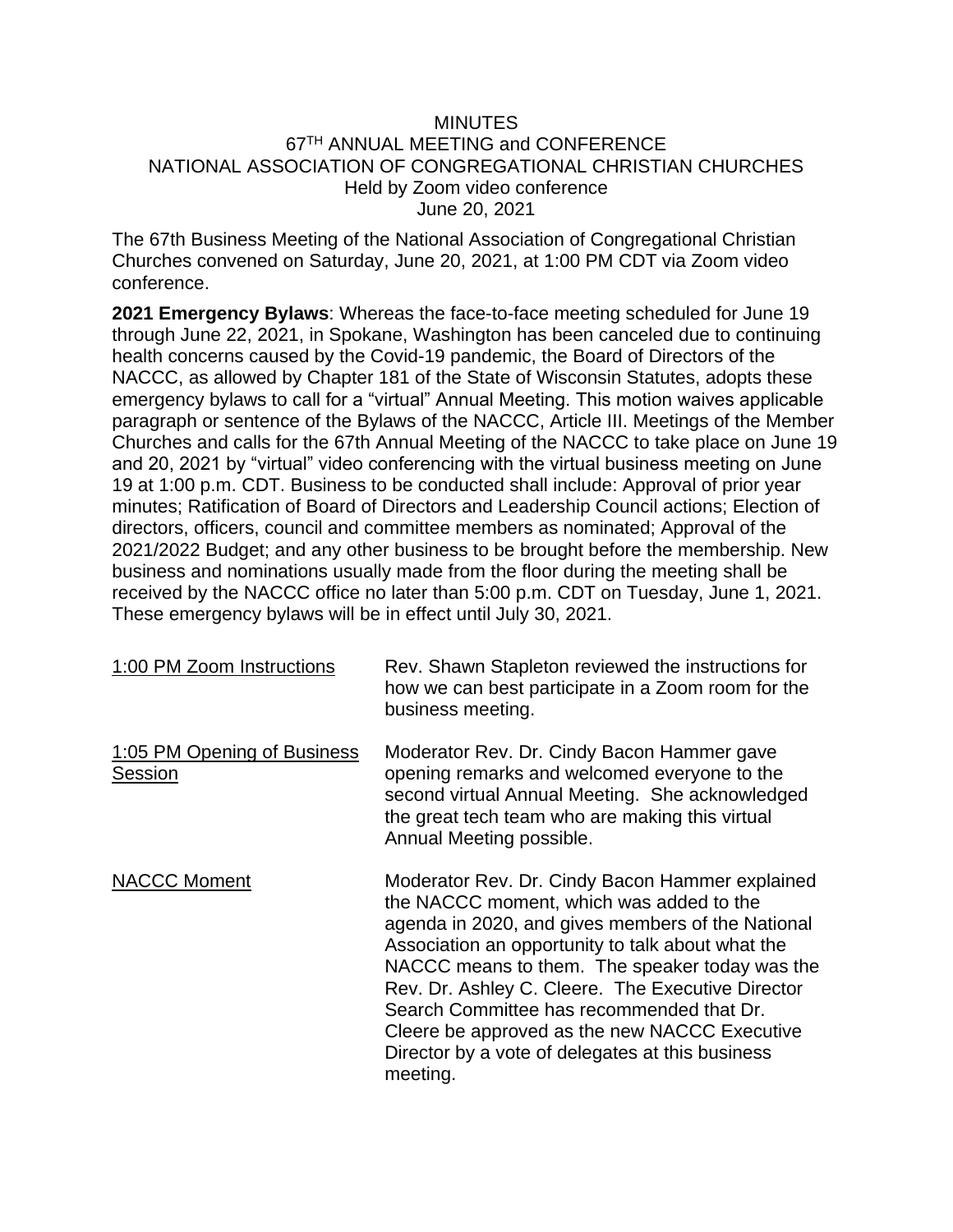| 1:14 PM Call to Order                                                                        | Moderator Rev. Dr. Cindy Bacon Hammer called the<br>67th Annual Meeting of the National Association of<br>Congregational Christian Churches to order. This<br>year's theme is "Finding Our Way in the Future,"<br>which has special resonance with us after this<br>pandemic year with its cataclysmic effects on so<br>many aspects of our lives.                                                                                                                                                                                                                                                                                                                |
|----------------------------------------------------------------------------------------------|-------------------------------------------------------------------------------------------------------------------------------------------------------------------------------------------------------------------------------------------------------------------------------------------------------------------------------------------------------------------------------------------------------------------------------------------------------------------------------------------------------------------------------------------------------------------------------------------------------------------------------------------------------------------|
| <b>Constituting Prayer</b>                                                                   | The Constituting Prayer was offered by Jami<br>Backell, chair of the Spokane Host Committee and<br>Moderator of the Pacific Northwest Association of<br>Congregational Christian Churches.                                                                                                                                                                                                                                                                                                                                                                                                                                                                        |
| Introduction of the virtual Head<br>Table                                                    | Moderator Rev. Dr. Cindy Bacon Hammer<br>introduced the individuals on the virtual dais: Vice<br>Moderator Rev. Art Ritter, Secretary Kate O'Dell,<br>and Parliamentarian Douglas Loux.                                                                                                                                                                                                                                                                                                                                                                                                                                                                           |
| Establishing a Quorum -<br><b>Credentials Report</b>                                         | Rev. Kay Miller-Todd, Annual Meeting Conference<br>Committee Co-Chair, reported that 83 delegates<br>were registered, which represents approximately 29<br>% of the active 289 Member Churches. With more<br>than 20% of our member churches represented, as<br>required in our Bylaws, Moderator Rev. Dr. Cindy<br>Bacon Hammer declared a quorum existed, so we<br>will proceed with the business of the Association.                                                                                                                                                                                                                                           |
| <b>Approval of Agenda</b><br>2021 AM 01<br><b>Adopted</b>                                    | The Moderator referenced the published agenda that<br>was made available to all registered attendees by<br>email and posted on the NACCC website.<br>Motion to approve the agenda.                                                                                                                                                                                                                                                                                                                                                                                                                                                                                |
| Review of 2021 Emergency<br><b>Bylaws and Standing Rules</b><br>2021 AM 02<br><b>Adopted</b> | The Moderator reviewed and explained the<br>Emergency Bylaws and Standing Rules, also sent to<br>registered attendees and posted on the NACCC<br>website, pointing out that<br>The Standing Rules include:<br>to obtain the floor, a person should "virtually"<br>raise their hand and be recognized by the<br>presiding officer, and then give their name and<br>church affiliation before speaking.<br>No person shall speak in debate more than twice<br>on the same question or longer than two minutes<br>each time; nor shall any person be recognized to<br>debate for the second time unless those who<br>have not previously spoken on the question have |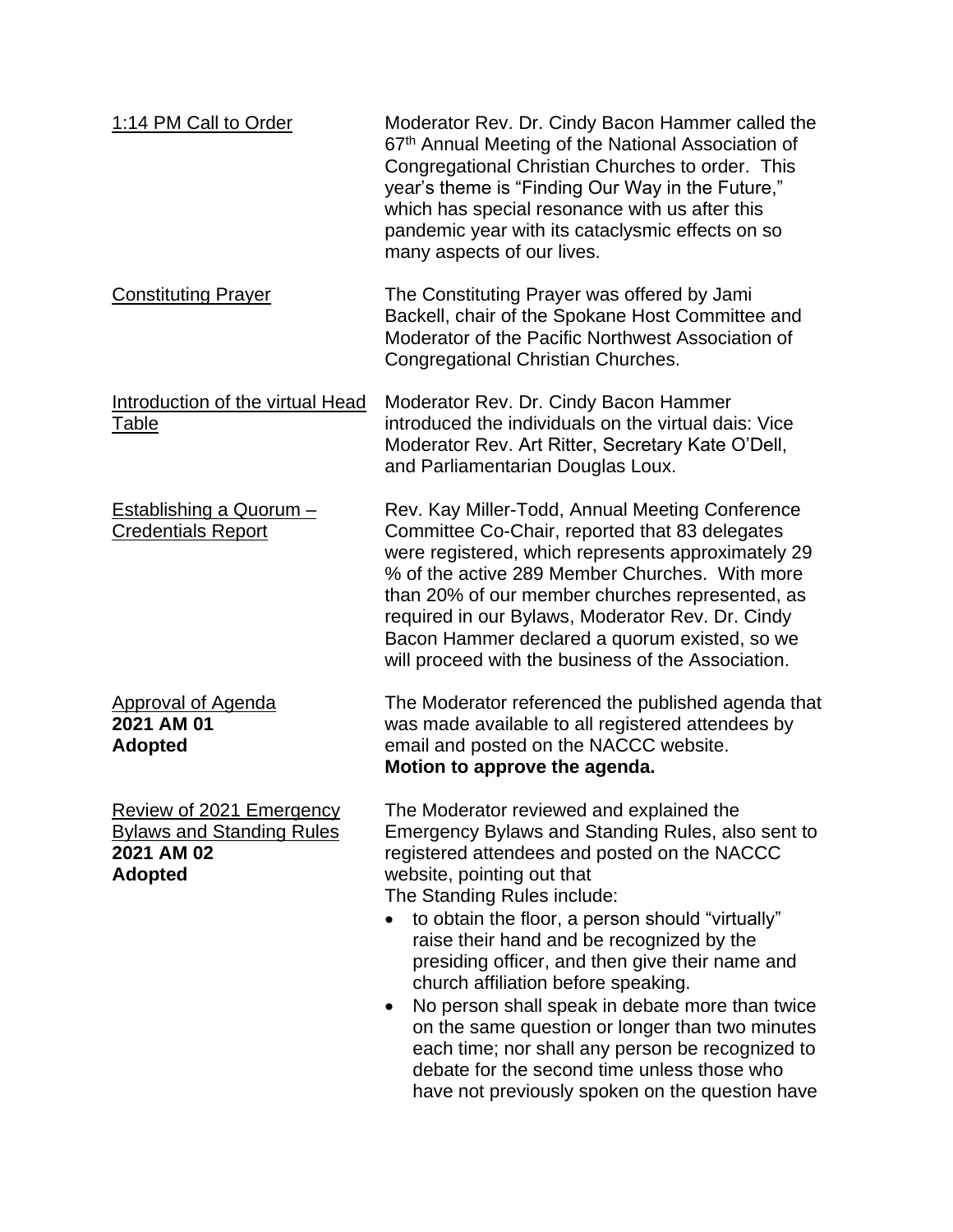|                                                                                                                                        | been recognized.<br>The Emergency Bylaws are stated at the beginning<br>of these Minutes.<br>Motion to adopt the standing rules.                                                                                                                                                                                                                                                                                                                                                                                                                                                                                                                                                                             |
|----------------------------------------------------------------------------------------------------------------------------------------|--------------------------------------------------------------------------------------------------------------------------------------------------------------------------------------------------------------------------------------------------------------------------------------------------------------------------------------------------------------------------------------------------------------------------------------------------------------------------------------------------------------------------------------------------------------------------------------------------------------------------------------------------------------------------------------------------------------|
| Introduction of the Executive<br><b>Search Committee</b><br>2021 AM 03<br><b>Adopted</b>                                               | Jodee Lord introduced the other Executive Search<br>Committee members: Rev. Emily Miller-Todd, Rev.<br>Dawn Carlson, Claude Johnson, Laura Hamby, Rev.<br>Jacob Poindexter, Rev. Dr. Patrick Hunt, and Jim<br>Waechter. She reported that the Committee<br>unanimously voted to nominate Rev. Dr. Ashley<br>Cook Cleere to be the NACCC Executive Director.<br>She noted it was their honor to serve the NACCC in<br>this way. Vice Moderator Art Ritter presented the<br>motion to appoint Ashley C. Cleere as NACCC<br><b>Executive Director. The Committee report</b><br>constitutes a motion and does not need a second.<br>Motion to approve Rev. Dr. Ashley Cook Cleere<br>as NACCC Executive Director |
| <b>Approval of Minutes</b><br>2021 AM 04<br><b>Adopted</b>                                                                             | Minutes of the 66th Annual Meeting held by video<br>conferencing on June 27, 2020 were previously read<br>and approved by the 2020 Minutes Certification<br>Committee – Patricia Smith, Rev. Patrick Hunt, and<br>Curt Schmidt – and were posted on the NACCC<br>website.<br>Motion by Secretary Kate O'Dell, to accept the<br>minutes of the 2020 Annual Meeting.                                                                                                                                                                                                                                                                                                                                           |
| <b>Appointment of Minutes</b><br><b>Certification Committee for the</b><br>2021 Annual Meeting Minutes<br>2021 AM 05<br><b>Adopted</b> | The Moderator announced she has appointed Susan<br>List, Colleen Murray, and Jennifer Halsey to review<br>this year's minutes:<br>Motion to accept the appointment of three<br>volunteers,<br>selected by the Moderator as the 2021 Minutes<br><b>Certification Committee to review the 2021</b><br>Annual Meeting minutes before they are<br>distributed                                                                                                                                                                                                                                                                                                                                                    |
| Introduction, Vote, and<br><b>Welcome to New Churches</b><br>accepted into Membership<br>2021 AM 06<br><b>Adopted</b>                  | Executive Director, Rev. Dr. Ashley C. Cleere<br>reported that the Leadership Council recommends<br>four (4) churches to be accepted into full<br>membership.<br>Motion made that the following churches be<br>accepted into full membership in the NACCC as                                                                                                                                                                                                                                                                                                                                                                                                                                                 |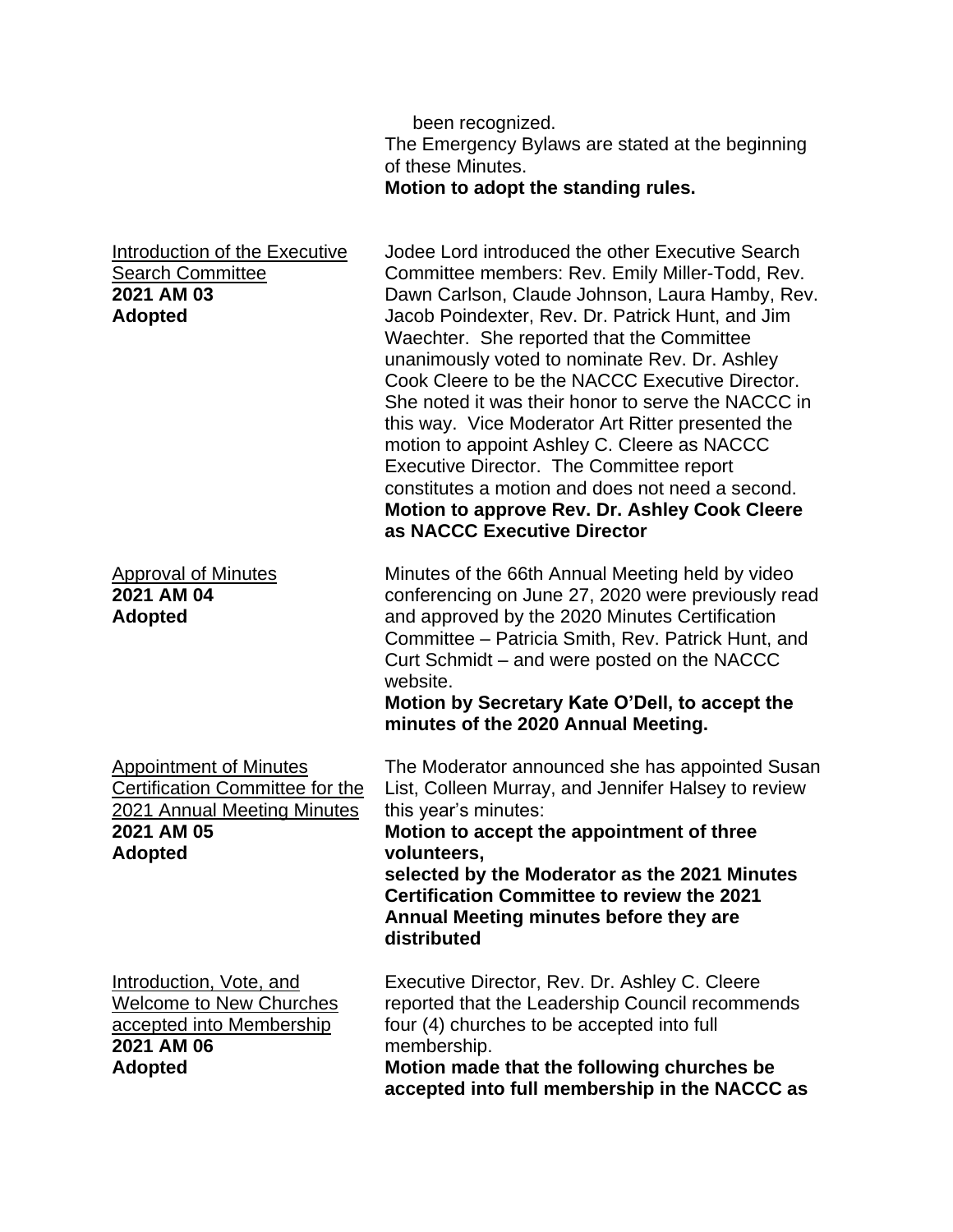|                                                                                                                                   | recommended by the Leadership Council (Motion<br>2020/21 LC 004, 2020/21 LC 009, 2020/21 LC 011):<br><b>Congregational Church of East Sumner</b><br>50 Main Street Sumner, Maine 04292<br><b>First Church in Pembroke</b><br>105 Center Street Pembroke, Massachusetts 02359<br><b>West Congregational Church</b><br>155 North Walker EXT Taunton, Massachusetts<br>02780 First Congregational Church of St.<br>Johnsbury Center 1514 Vertical Mile Road St.<br>Johnsbury Center, Vermont 05851       |
|-----------------------------------------------------------------------------------------------------------------------------------|-------------------------------------------------------------------------------------------------------------------------------------------------------------------------------------------------------------------------------------------------------------------------------------------------------------------------------------------------------------------------------------------------------------------------------------------------------------------------------------------------------|
| <b>Installation of New Churches</b>                                                                                               | Executive Director Rev. Dr. Ashley C. Cleere<br>performed the installation ceremony with a member<br>or a representative for each new church affirming<br>their desire to join the NACCC.                                                                                                                                                                                                                                                                                                             |
| 1:30 PM Reports                                                                                                                   | Moderator Cindy Bacon Hammer explained that, due<br>to the constraints of the virtual meeting, the leaders<br>of boards and committees would not be delivering<br>their reports during the call. Instead, written reports<br>and video presentations from many leaders are on<br>the website where all can review them before or<br>after the meeting.                                                                                                                                                |
| <b>Nominating Committee Report</b><br>All nominees elected.                                                                       | Rev. Patti Haaheim gave the report of the<br>Nominating Committee: Sharon Higgins, Rev.<br>Wendy Van Tassell, Rev. Andrew McHenry, Rev.<br>Dan Vellinga and Elizabeth (Liz) Philbrook. She<br>then read the list of nominees for each position. She<br>added the following names to the list as presented:<br>Rev. Rich Miller-Todd, MOMC; and Kate O'Dell,<br>Secretary. The list is an addendum to these minutes.<br>She then moved that the entire slate of<br>candidates be elected as nominated. |
| <b>Appointment of Two</b><br><b>Nominating Committee</b><br><b>Members</b><br>2021 AM 07<br><b>Both nominees were</b><br>elected. | The Moderator called for nominations to fill two open<br>3-year positions on the Nominating Committee. The<br>following names were placed in nomination from the<br>floor: Claude Johnson, Rev. Emily Miller-Todd.<br>The Moderator asked if there were any questions<br>about these nominations. As there were no<br>questions, she declared the nominations closed<br>and called for the vote.                                                                                                      |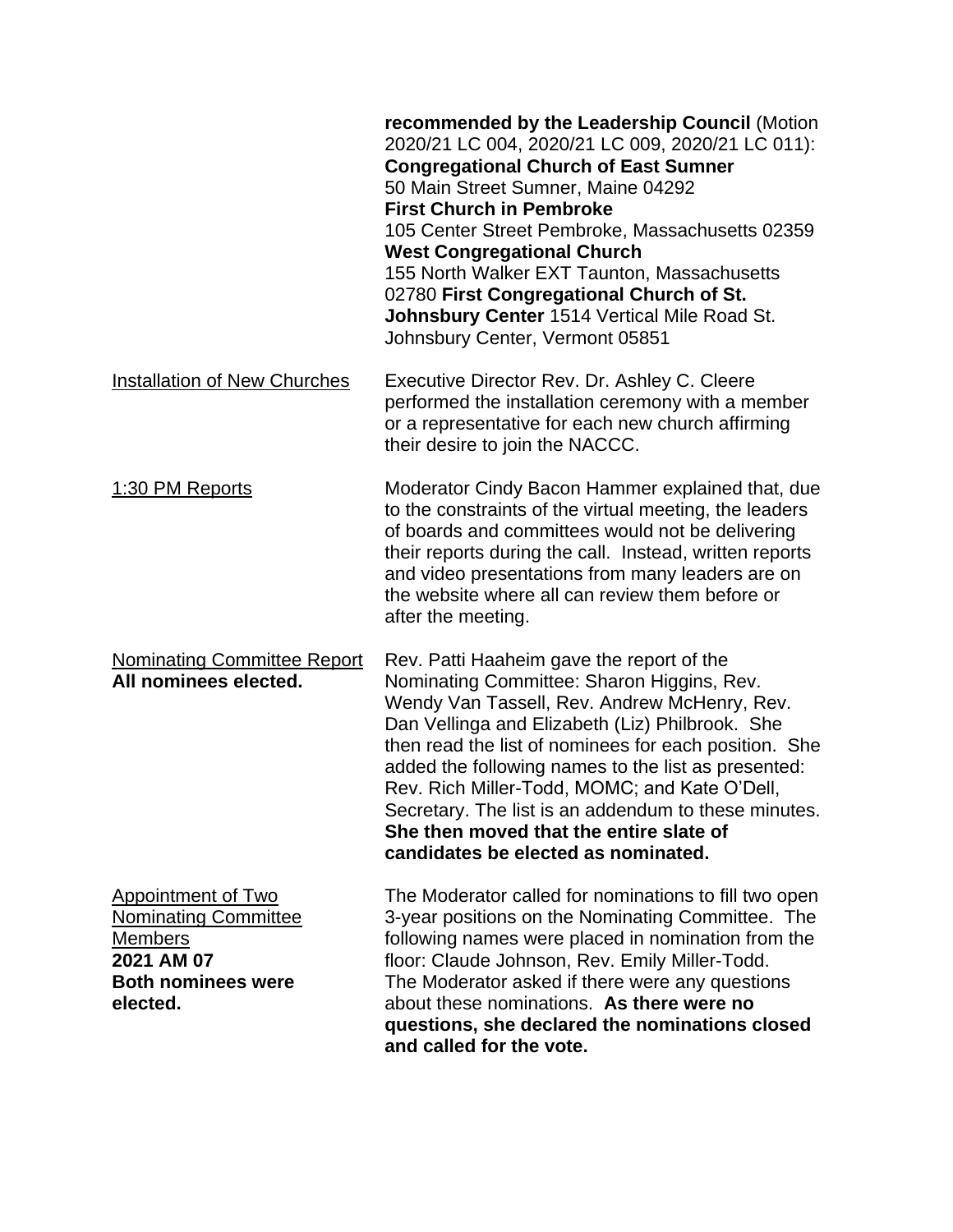Ratification of Leadership Council Actions **2021 AM 09 Adopted**

Ratification of Board of Directors' Actions **2021 AM 08 Adopted**

Introduction and vote on Proposed 2021/2022 Budget **2021 AM 10 Adopted**

The Moderator presented the list of Actions by the Leadership Council from June 2020 through June 2021 that require ratification, which appear on page 1 of the Leadership Council Report in the delegate documents. Page 3 lists procedural motions that do not require ratification in regular type. Motions being presented for consideration separately are in italics. **Motion made that the Association delegates ratify the actions of the Leadership Council from June 2020 through June 2021** (motions 2020/21 C 004; C 008-C009; C011) **which require ratification and are not being presented separately**

Vice Moderator Art Ritter presented the list of Actions of the Board of Directors from June 2020 through June 2021 that require ratification, which appear on pages 1-2 of the "Actions of the Board of Directors" in the delegate documents. Page 3 of the document lists procedural motions that do not require ratification in regular type. Motions being presented for consideration separately are in italics. **Motion made that the Association delegates ratify the actions of the Board of Directors from June 2020 through June 2021** (motions 2020/21 C03-C05; 2020/21 C 007-C008; C010; C013-C014; C016-C020; C022; C024) **which require ratification and are not being presented separately.**

Financial Report **Association Treasurer Jeff Dillon presented a slide** show with the Financial Reports, explained details, assumptions, and related information from the recent Financial Audit.

> Treasurer Jeff Dillon presented the proposed 2021- 2022 Budget of the Shared Ministries Fund, the Center for Congregational Leadership, and Ministry Council as recommended by Board of Directors' action (2020/21

C 022).

**Motion by Jeff Dillon, on behalf of the Board of Directors, to approve the 2021/22 Budget for the Shared Ministries, the CCL, and the Ministry Council as recommended by the Board of Directors and presented by the Treasurer.**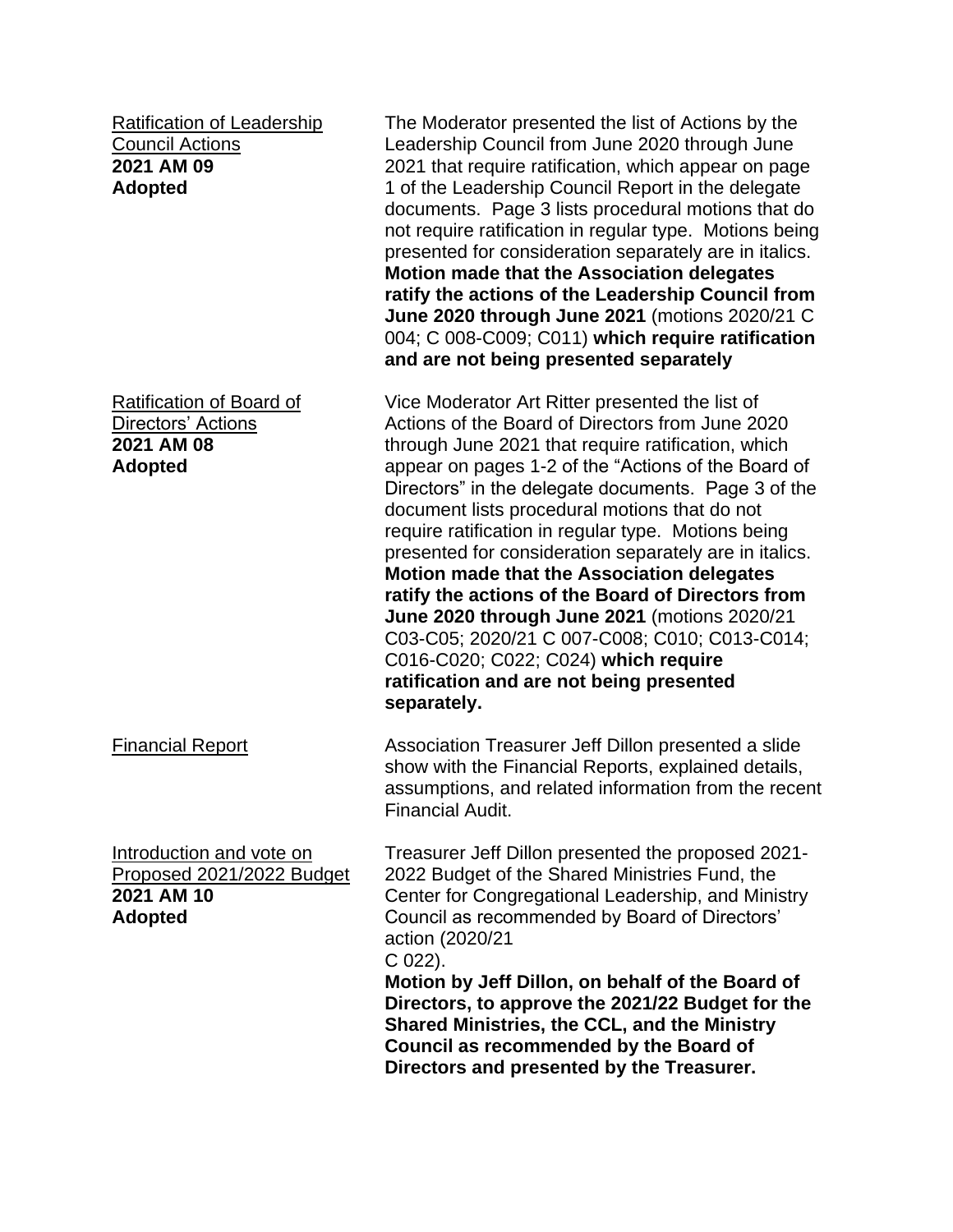| 2:00 PM Other Business and<br><b>Adjournment</b>           |                                                                                                                                                                                                                                                                                                                                                                                                                                                                                                                                                                                                                                                                                                                                                                                                                                                                                                                                                                                                                                                                                                                                                                                                                                                                                                                                                                                                           |
|------------------------------------------------------------|-----------------------------------------------------------------------------------------------------------------------------------------------------------------------------------------------------------------------------------------------------------------------------------------------------------------------------------------------------------------------------------------------------------------------------------------------------------------------------------------------------------------------------------------------------------------------------------------------------------------------------------------------------------------------------------------------------------------------------------------------------------------------------------------------------------------------------------------------------------------------------------------------------------------------------------------------------------------------------------------------------------------------------------------------------------------------------------------------------------------------------------------------------------------------------------------------------------------------------------------------------------------------------------------------------------------------------------------------------------------------------------------------------------|
| Introduction of new business                               | No new business was presented by the June 1,<br>2021 deadline                                                                                                                                                                                                                                                                                                                                                                                                                                                                                                                                                                                                                                                                                                                                                                                                                                                                                                                                                                                                                                                                                                                                                                                                                                                                                                                                             |
| <b>Miscellaneous Reports and</b><br>Awards                 |                                                                                                                                                                                                                                                                                                                                                                                                                                                                                                                                                                                                                                                                                                                                                                                                                                                                                                                                                                                                                                                                                                                                                                                                                                                                                                                                                                                                           |
| <b>Vitality Ministry Council</b><br><b>Preaching Award</b> | Rev. Justin Nierer, Vitality Ministry Council Chair,<br>presented the John Jones Russell Preaching Award<br>to Rev. Robb Tarr, Gahanna Community<br>Congregational Church, Gahanna, Ohio. His<br>sermon will be posted on the NACCC website, and<br>Justin highly recommended everyone listen to it.                                                                                                                                                                                                                                                                                                                                                                                                                                                                                                                                                                                                                                                                                                                                                                                                                                                                                                                                                                                                                                                                                                      |
| <b>Board of Directors Citation</b>                         | Vice Moderator Rev. Art Ritter presented the<br>recipient of the 2021 Board of Directors Citation to<br>Reverend Thomas H. Van Tassell.<br>† It is our honor to recognize the recipient of the<br>2021 Board of Directors Citation.<br>† For remarkable service to the National Association<br>of Congregational Christian Churches on NAPF Co-<br><b>Director</b><br>1984-1986, Commission on Youth 1988-1991,<br>Division for Ministry 1997-2001, Annual Meeting<br>Program Committee 2006-2008, Congregational<br>Foundation for Theological Studies 2009-2014,<br>Vitality Ministry Council 2012-2016,<br>Plymouth 400 Task Team, and two Executive<br>Director Search Committees.<br>† For his various offices and teams that he serviced<br>in the Michigan Conference, Cal-West Association<br>and the Iowa/ Nebraska Association. For his current<br>service as secretary of the International<br>Congregational Fellowship and the American<br>Committee for ICF.<br>† For his service to the community and involvement<br>in Hospice, Upper Des Moines Food Center,<br>Community<br>Theater and for his commitment and devotion to<br>youth in soccer and hockey.<br><i>†</i> For his service as Associate Minister of Plymouth<br>Congregational Church in Lansing, Michigan, and<br>his years in education and youth ministry with the<br>First Congregational Church of Greenville, Michigan |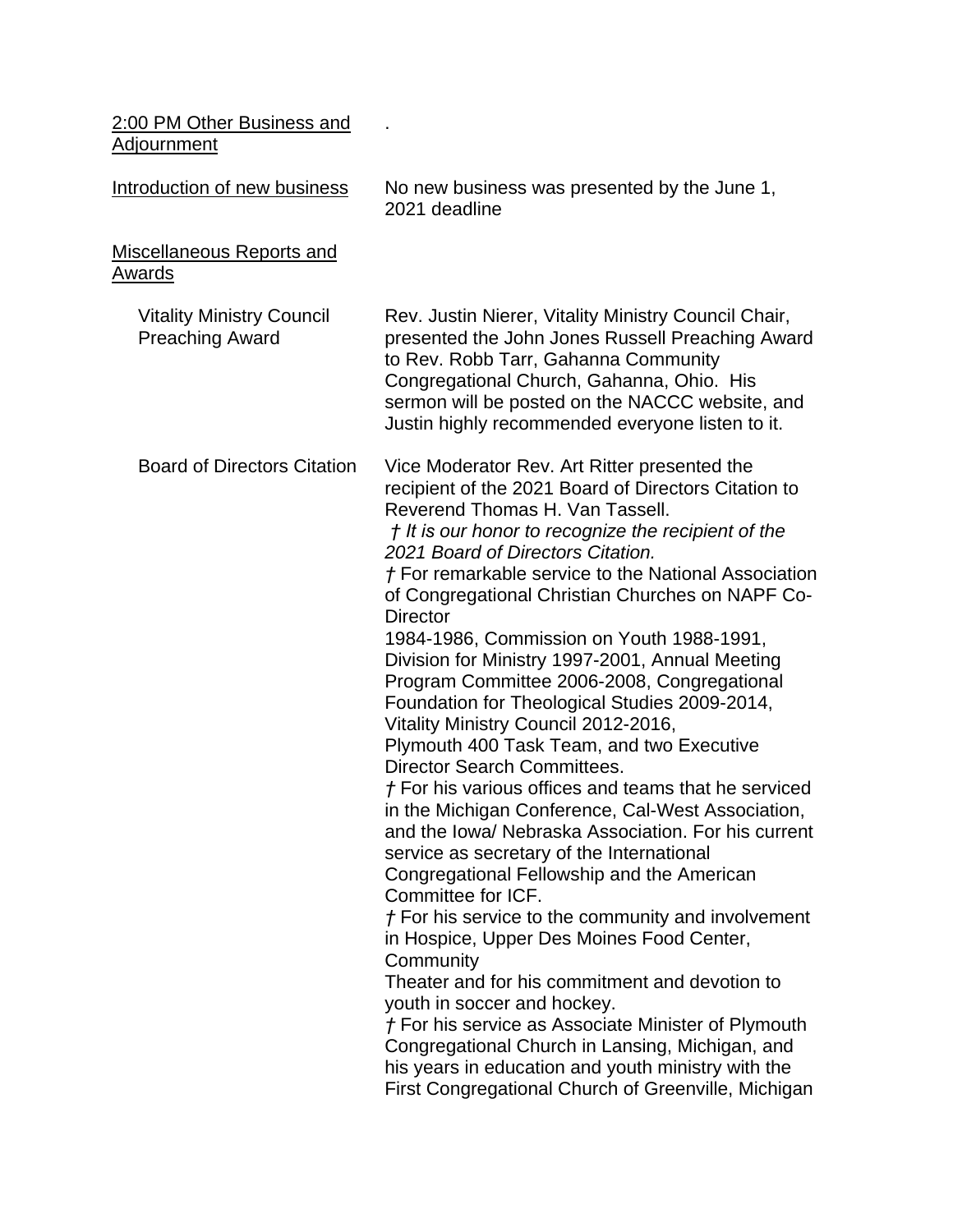|                                              | and the First Congregational Church of Los Angeles,<br>California. For 23 years as Co-Pastor with his wife,<br>Wendy at First Congregational Church of Spencer,<br>lowa.<br>$\uparrow$ For his love of family. His marriage to Wendy of 43<br>years sharing walks on the beach and cross country<br>skiing.<br>For the love of his children Laura and Eric and their<br>spouses Craig and Katie.<br>$f$ For his love, joy, and enthusiasm as Pop, while<br>playing hide and seek, eating pumpkin pie, reading,<br>telling stories, and making memories with his<br>adorable grandson, Grayson.<br>t We, the Board of Directors of the National<br>Association of Congregational Christian Churches,<br>on behalf of the<br>member churches of our Association are very<br>pleased to present<br>The Reverend Thomas H. Van Tassell<br>with this citation, in acknowledgement of our loving<br>respect and appreciation for his service and<br>leadership in<br>the Congregational Way.<br>On this 19th Day of June in the year of our Lord, two<br>thousand and twenty-one at the 67 <sup>th</sup> Annual Meeting<br>and Conference of our Association. |
|----------------------------------------------|---------------------------------------------------------------------------------------------------------------------------------------------------------------------------------------------------------------------------------------------------------------------------------------------------------------------------------------------------------------------------------------------------------------------------------------------------------------------------------------------------------------------------------------------------------------------------------------------------------------------------------------------------------------------------------------------------------------------------------------------------------------------------------------------------------------------------------------------------------------------------------------------------------------------------------------------------------------------------------------------------------------------------------------------------------------------------------------------------------------------------------------------------------|
| International Congregational<br>Fellowship   | Rev. Mike Fales brought greetings from ICF<br>members around the world. He invited everyone to<br>their virtual conference July 23, 24, and 25, "The<br>Voyage Continues" and gave the highlights of what<br>will take place.<br>He noted that they have some new contacts with<br>churches in China and some churches in difficult<br>areas like Lebanon and Syria. He asks we keep our<br>brother in Myanmar, Rev. Sa Do, in our prayers.                                                                                                                                                                                                                                                                                                                                                                                                                                                                                                                                                                                                                                                                                                             |
| <b>Recognition of Retiring</b><br>Leadership | Moderator Rev. Dr. Cindy Bacon Hammer invited<br>attendees to recognize and thank those who are<br>retiring from NACCC leadership positions or are<br>changing their positions: Rev. April Barrett,<br>Secretary; Rev. Dr. Martin Hall, Board of Directors;<br>Rev. Greg Carmer, MOMC; Rev. Jamie Bonnema,<br>MOMC; Rev. Dr. Patrick Hunt, GMC; Rev. Seth<br>Jones, AMCC; Rev. Kay Miller-Todd, AMCC; Rev.<br>Patti Haaheim, Nominating Committee; Rev. Andrew                                                                                                                                                                                                                                                                                                                                                                                                                                                                                                                                                                                                                                                                                          |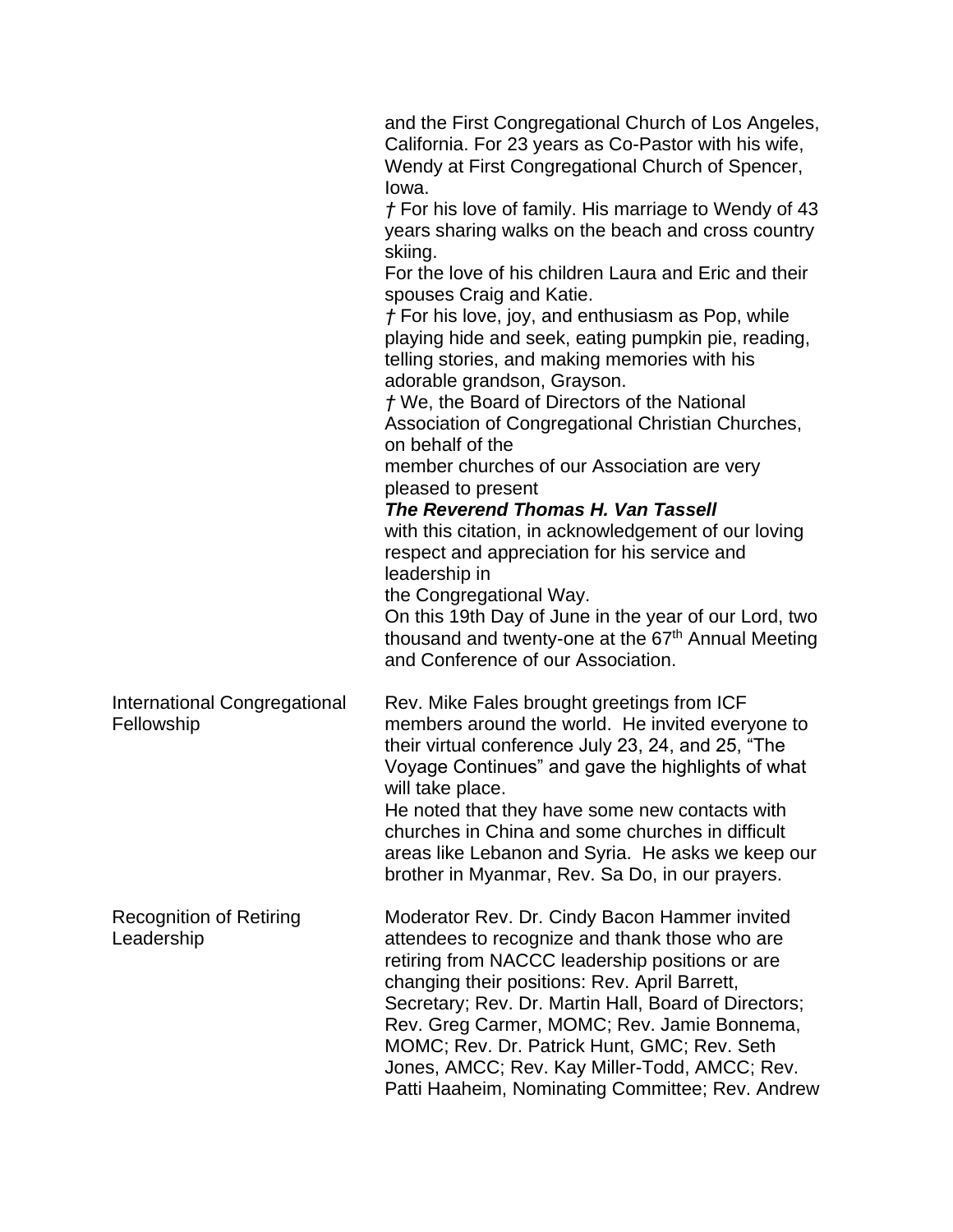|                                            | McHenry, Nominating Committee; Rev. Tom Van<br>Tassell, CFTS Committee; Ryan Prendergast,<br>NAPF/HOPE Planning Team.                                                                                                                                          |
|--------------------------------------------|----------------------------------------------------------------------------------------------------------------------------------------------------------------------------------------------------------------------------------------------------------------|
| <b>Installation of NACCC</b><br>Leadership | Rev. Dr. Ashley C. Cleere led the liturgy for the<br>service of installation.                                                                                                                                                                                  |
| <b>Closing Remarks</b>                     | Moderator Rev. Dr. Cindy Bacon Hammer thanked<br>everyone for being patient with the challenges our<br>virtual meeting presented today. She then noted the<br>upcoming sessions both today and tomorrow.                                                       |
| 2022 Wichita Annual Meeting<br>Preview     | Host Co-Chair Rev. Dr. Donald P. Olsen shared a<br>brief video to introduce next year's conference, "and<br>the Greatest of These is Love." He noted the<br>conference will feature three "Love" speakers: Love<br>of God, Love of Neighbor, and Love of Self. |
| <b>Benediction</b>                         | Rev. Dr. Donald P. Olsen offered the closing prayer.                                                                                                                                                                                                           |
| Adjournment<br>2.38 pm CDT                 | Moderator Rev. Dr. Cindy Bacon Hammer declared<br>the business meeting adjourned.                                                                                                                                                                              |
| Respectfully submitted,<br>Kate O'Dell     |                                                                                                                                                                                                                                                                |

**Secretary**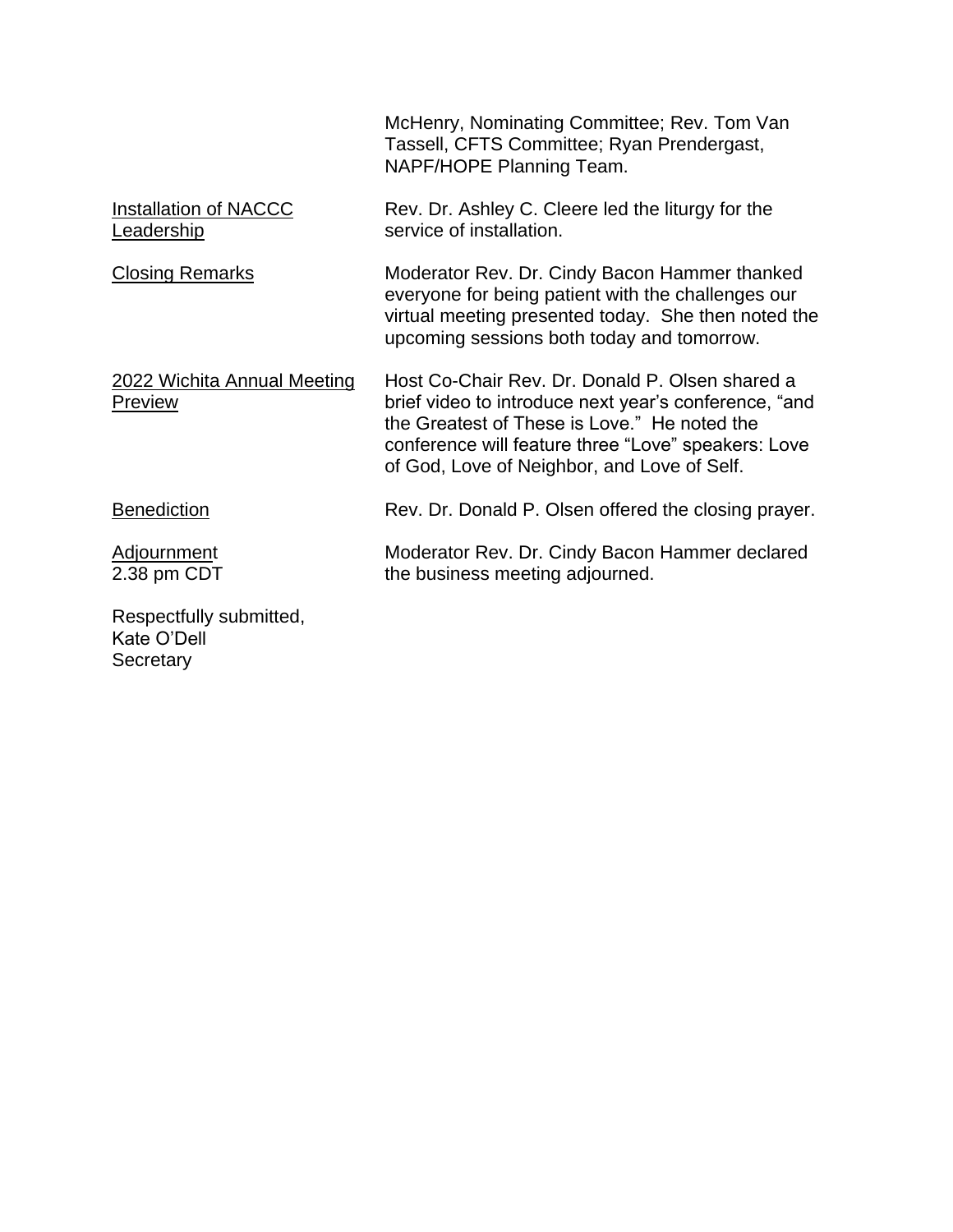### **Addendum: Nominating Committee Report**

NATIONAL ASSOCIATION OF CONGREGATIONAL CHRISTIAN CHURCHES [revised June 17, 2021]

TO: NACCC MEMBER CHURCHES

FROM: NOMINATING COMMITTEE

RE: Nominations for positions to be filled by vote of the Delegates at the Annual Meeting & Conference, June 2021 and current terms. Respective terms begin at conclusion of the meeting.

\_\_\_\_\_\_\_\_\_\_\_\_\_\_\_\_\_\_\_\_\_\_\_\_\_\_\_\_\_\_\_\_\_\_\_\_\_\_\_\_\_\_\_\_\_\_\_\_\_\_\_\_\_\_\_\_\_\_\_\_\_\_\_\_\_\_\_\_\_\_

### \_\_\_\_\_\_\_\_\_\_\_**MODERATOR, Two-Year Term:**

[Two-year Term to end 2022; vote was taken in 2020, first year of nomination] **Rev. Dr. Cynthia Bacon Hammer, Madison, Wisconsin**

The Rev. Dr. Cynthia Bacon Hammer retired from Heritage Congregational Church in Madison, WI in 2020. Prior to that, Cindy served churches in Elkader and Burlington, Iowa as well as Beloit, Wisconsin. She chaired the NACCC New Hymnal Committee, which produced *Hymns for a Pilgrim People* in 2007, has served as Chair of CFTS and the Center for Congregational Leadership Subcommittee, offered workshops at the NACCC's Annual Meeting, presented papers for Congregational Symposia, was the Congregational Lecturer at the 2015 Annual Meeting, and hosted the 2012 Congregational Symposium. As part of the Wisconsin Congregational Association, Cindy has served in numerous roles, including: Moderator, Secretary, Chair of Youth and Camp, Camp Minister and Director, President of the Clergy Association, and member of the Leadership and Lay Ministry Training Course Committee. For the LLMTC, Cindy has taught courses in Worship, Wisdom Literature, Pastoral Care, and the Gospels.

### **VICE-MODERATOR, Two-Year Term:**

[Two-year Term to end 2022; vote was taken in 2020, first year of nomination as Vice-Moderator, serves two years as Vice-Moderator; may be nominated for two years as Moderator]

### **Rev. Art Ritter, Novi, Michigan**

Art plans to retire as Senior Minister of Meadowbrook Congregational Church, Novi, MI in April. He is a native of Stanton, MI and grew up in the Traditional Congregational Church there. Art has a B.A. from Alma College and an M.A. from Central Michigan University and worked first as a Parks and Recreation Director in Bridgeport, MI. He graduated from the United Theological Seminary of the Twin Cities and the Congregational Foundation for Theological Studies in 1985. Ordained in that same year, Art has also served National Association churches in Toulon, IL; West Bloomfield, MI; and Salt Lake City, UT. He has been active within regional associations and the National Association, with terms on the Christian Education Commission, Nominating Committee, Division for Ministry, Congregational Church Development Division, Executive Committee, and the Annual Meeting and Conference Committee. Art and his spouse Laura have two adult daughters, Maren and Amelia.

#### **SECRETARY, One-Year Term:**

**Dr. Kathleen (Kate) O'Dell, Anchorage, Alaska** [Newly elected this year] Kate O'Dell has lived in Alaska since 1981 and has been a member of First Congregational Church of Anchorage (FCC) for nearly 25 years. She has served the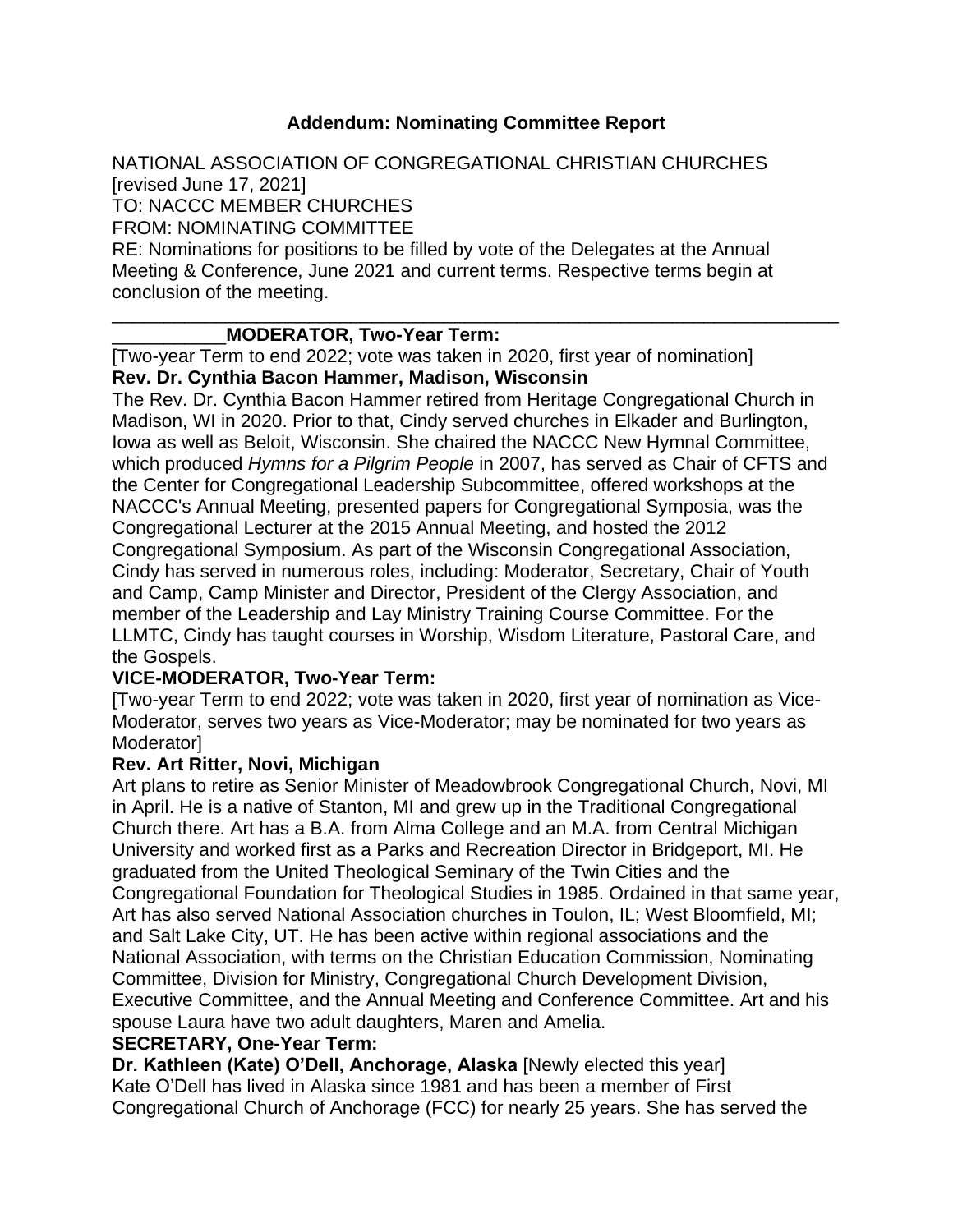congregation in many roles, including Moderator, Clerk, chair of various boards and ministries, and a member of the Committee for the 2010 NACCC Annual Meeting in Anchorage. She was the FCC Administrative Assistant for eight years. In 2020, Kate was elected for a second term as Clerk of the Pacific Northwest Association of Congregational Christian Churches, and she is FCC's Year-Round Delegate to the PNACCC. In 2006, Kate retired as Professor Emerita of Teacher Education with the University of Alaska Anchorage College of Education. Her most recent service to that program was as a contributing editor for accreditation self-studies. Kate has served on boards of several nonprofit organizations, frequently as the secretary, or chair of the communications committee.

## **TREASURER, One-Year Term:**

**Jeffrey H. Dillon, Franklin, Wisconsin [Re-elected this year]** 

Jeff and his wife Sharon are charter members of Faith Community Church, Franklin, WI. He has served this congregation as Treasurer (25 years), Moderator, Vice Moderator, and Chair of the Board of Religious Education. Jeff is a retired civil engineer, working 34 years for the City of Milwaukee and finishing his career as the city's Transportation Design Manager. He served two years as Assistant Treasurer of the NACCC prior to being elected Treasurer at the 2005 Annual Meeting. Jeff also serves as Treasurer of the Southeastern Wisconsin Chapter of the National Spinal Cord Injury Association. Jeff and Sharon have two adult children, Alison and Ryan.

#### **HISTORIAN, One-Year Term:**

**Rev. Dr. Mary E. Biedron, Farmington Hills, Michigan** [Re-elected this year] Mary (Mimi) Biedron(M.Div., D.Min.) serves at North Congregational Church, Farmington Hills, MI, where she has been Associate Minister (1998-2011) and is currently Senior Minister (2011-present). Prior to that, she was the Director of Christian Education at First Congregational Church of Toledo, Ohio from 1981-1998, when she was active in Congregational activities as a layperson. She is a 1999 graduate of the CFTS program, and, is currently the Moderator of the Southeastern Michigan Association of Congregational Churches, as well as a member of the Board of the Congregational Library and Archives. She and her husband, Glenn, have three adult children and two grandchildren.

#### **YOUTH REPRESENTATIVE – LEADERSHIP COUNCIL, One-Year Term: Patrick Stewart, Marshalltown, Iowa** [Re-elected this year]

Patrick served as the volunteer Youth Leader at LaMoille Congregational Church for nearly 20 years and is currently serving as the Chairperson of the Iowa-Nebraska Association Youth Task Team. Patrick has attended NAPF-HOPE conferences since 2005 and served as either an attendee, CIT, or counselor/small group leader. He has been the Youth Representative on NACCC Leadership Council for the past several years and is currently on the Annual Meeting Committee along with serving his second year on the NAPF-HOPE Planning Team. Patrick is employed by a local non-profit community action agency working as the Payroll Manager in the finance department. He enjoys listening to music, singing, playing co-ed softball and men's church league basketball, and watching the Iowa State Cyclones, Kansas City Chiefs, and Chicago Cubs. He really enjoys spending time with the church youth group doing fun activities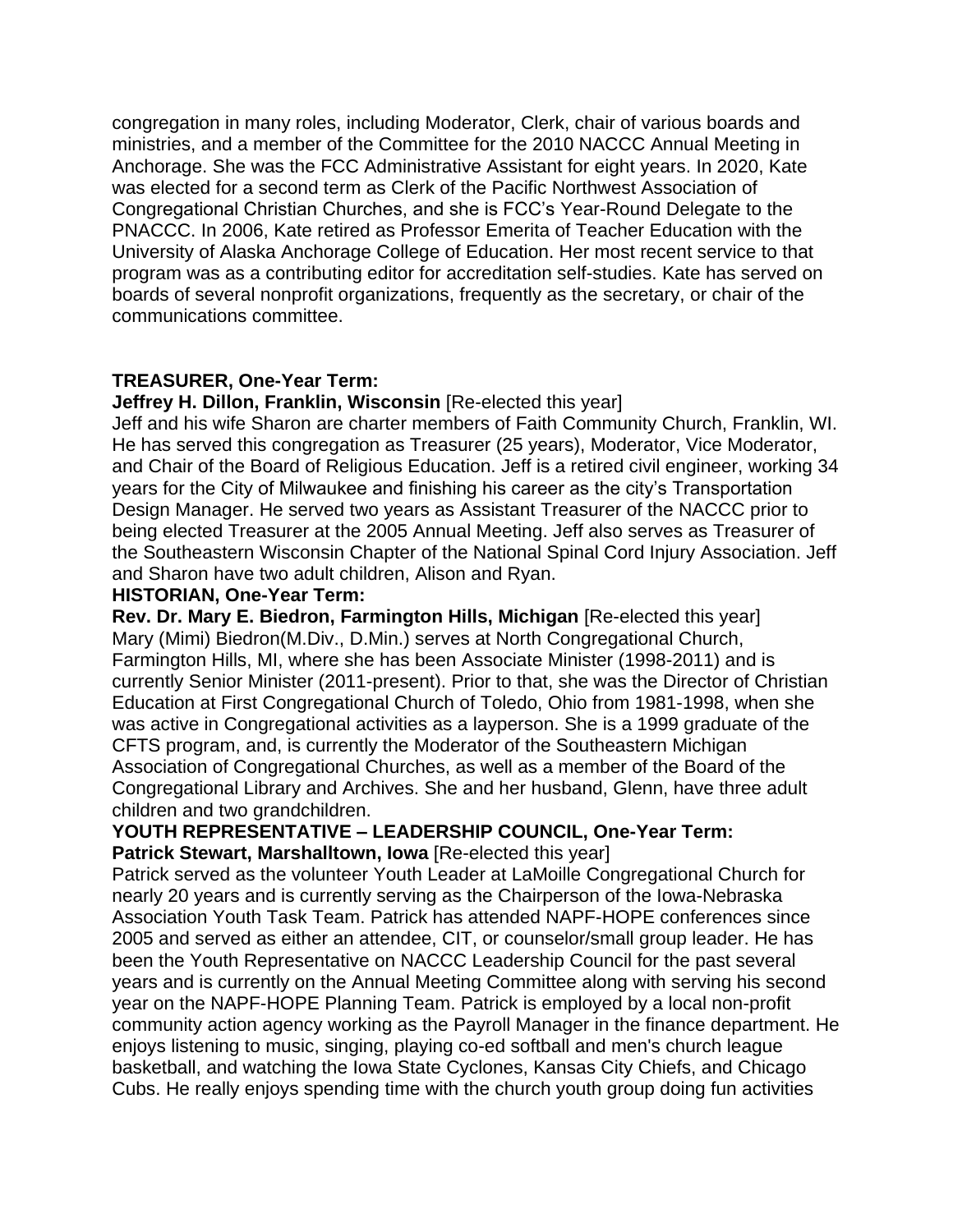and giving them the same experiences, he had as a youth. Patrick looks forward to serving another term as the Youth Representative.

### **MINISTRY COUNCIL REPRESENTATIVES SERVING ON THE LEADERSHIP COUNCIL**

**One-Year Term as Nominated by their Elected Council Growth Ministry Council Reps:** 

**Mary Prendergast, Pilgrim Congregational Church, Pomona, California Rev. Dr. John Tamilio III, Congregational Church of Canton, Canton, Massachusetts** 

**Mission and Outreach Ministry Council Reps: OPEN** 

**Janet Wilson, Grace Congregational Church, Greenville, Iowa** 

**Vitality Ministry Council Reps:** 

**Rev. Justin Nierer, Sandstone Congregational Church, Jackson Michigan Rev. Sarah Terlouw, First Congregational Church, Saugatuck, Michigan** 

## **ANNUAL MEETING & CONFERENCE COMMITTEE MEMBER-AT-LARGE – LEADERSHIP COUNCIL**

**New Nominee** [Three-Year Term 2021-2024; Completed a Three-Year Term 2016- 2019]

# **Colleen Murray, Gahanna, Ohio**

Colleen has dedicated most of her life to trying to make a positive difference in the lives of children. She is the proud mother of two grown sons and is currently the facilitator for an intervention room at Gahanna Lincoln High School. She also works with K-5 children and facilitates arts and crafts at the YWCA after school program and summer camp. She was raised in the Congregational Church and is the daughter of the late Rev. Dr. Robert Murray. She has participated in choir and drama ministry at Gahanna Community Congregational Church since 1986, where she often plays special flute music. She has served as President of the Ohio Association Women's Fellowship, on the Church Services Commission and on the Annual Meeting Conference Committee for the NACCC. She is in charge of church outreach programs which benefit the students in the district where she is employed. She is an amateur photographer who enjoys trying to capture nature and the beauty of God's world.

# **BOARD OF DIRECTORS (Staggered Terms, as indicated)**

**New Nominee** [Four-Year Term 2021-2025]

# **Rev. Thomas Van Tassell, Saugatuck, Michigan**

Tom retired in 2020 from the First Congregational Church of Spencer, Iowa, after serving 23 years as Co-Pastor with his wife Wendy. He previously served as Associate Minister of Plymouth Church in Lansing MI, and in education and youth ministry with the First Congregational Church of Greenville MI and the First Congregational Church of Los Angeles. Tom now lives in Holland, Michigan and is a member of the First Congregational Church of Saugatuck, MI. He has a B.A. from Hope College, an M.A. from Michigan State, an M.Div. from Yale Divinity School, and is a 1990 graduate of CFTS. Within the NACCC, Tom served as Co-Director of NAPF, on the Youth Commission, Division for Ministry, Vitality Ministry Council, Plymouth 400 Task Team, two Executive Director search teams, and will soon conclude serving CFTS. He has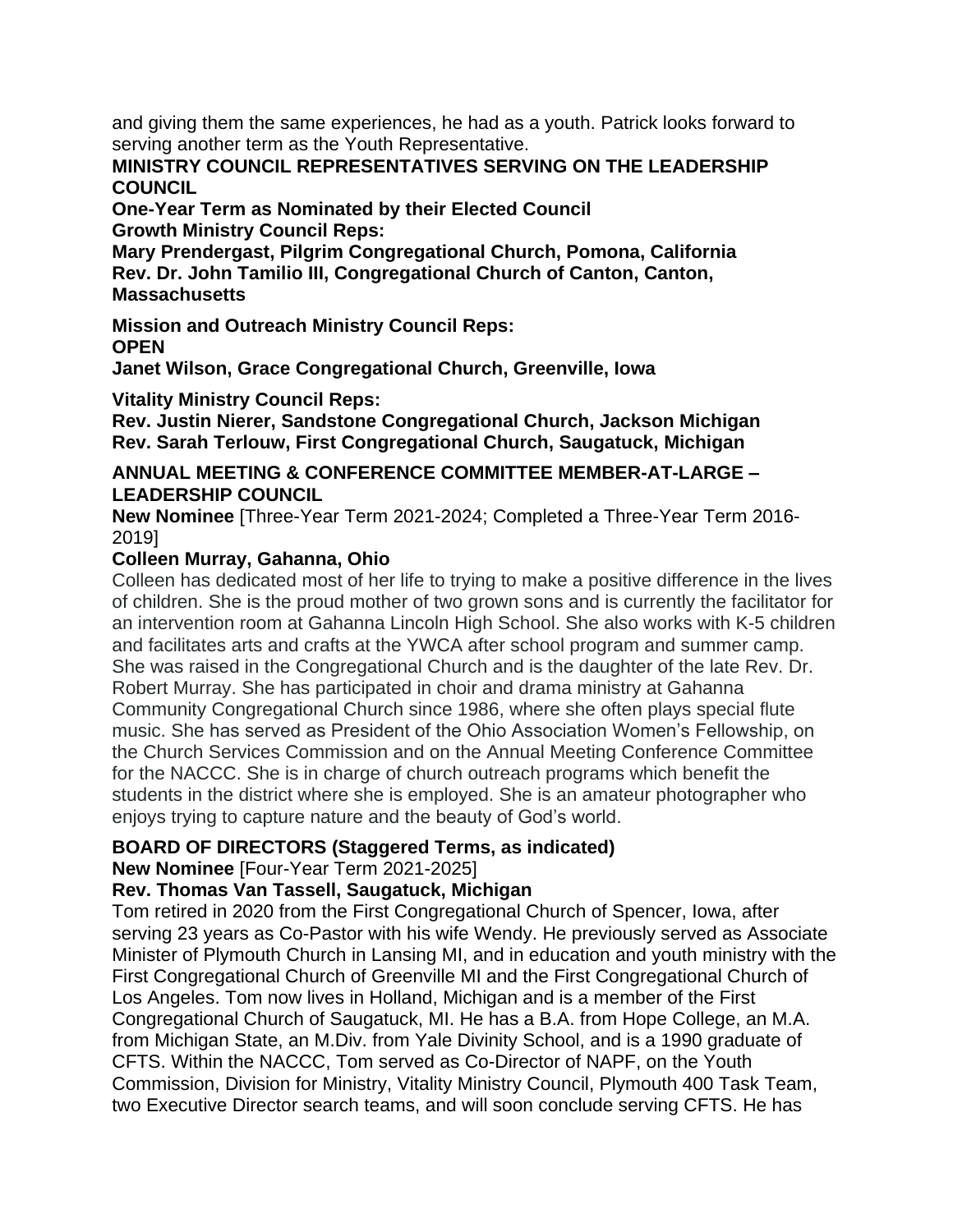also served in various offices and teams in the Michigan Conference, Cal-West Association, and the Iowa Nebraska Association. Tom currently serves as the secretary of both the International Congregational Fellowship (ICF), and the American Committee (AMCO) for ICF. Tom and his wife have two adult children and one grandchild.

**Continuing Members on the Board of Directors** [no vote necessary]

**Jodee Lord, Oakwood Heights Community Church, Staten Island, New York** [term to end 2022]

**Claudia Kniefel, First Congregational Church, Anchorage, Alaska** [term to end 2023]

**Rev. Dr. Beth Bingham, Congregational Church of the Chimes, Sherman Oaks, California** [term to end 2024]

## **GROWTH MINISTRY COUNCIL**

**New Nominee** [Three-Year Term 2021-2024]

**Rev. Ezekiel Rodriguez, National City, California** 

Pastor Ezekiel Rodriguez has been serving in the ministry for over 30 years and has acquired his Bachelor's in Theology. He has served in various roles within the church including the most recent planting Faith Community Church in National City, California. A few years into planting this church, God performed a miracle that would forever change our lives: What we call The miracle on 16th street. The First Family Congregational Church and the Faith Community Church merged to become one and is now named First Family Community Church. Pastor Rodriguez has served as North American Mission Regional Church Plant Director, Minister Resource Director in Cal-West, and has served in Convention Committees and the Border Crisis Ministry. He currently serves on the Cal-West Congregational Advisory Board. He looks forward to serving this new role and is ready to be a blessing however the Lord leads.

**Continuing Members of the Growth Ministry Council [no vote necessary] Pastor Carol P. Taylor, United Church of Beloit, Beloit, Wisconsin** [term to end 2022]

**Curt Schmidt, Congregational Church of Bound Brook, Bound Brook, New Jersey**  [term to end 2022]

**Mary Prendergast, Pilgrim Congregational Church, Pomona, California** [term to end 2023]

**Rev. Dr. John Tamilio III, Congregational Church of Canton, Canton, Massachusetts** [term to end 2023]

**MISSION AND OUTREACH MINISTRY COUNCIL** 

**New Nominee** [Three-Year Term 2021-2024]

**Gerald (Jerry) Zwaga, Citrus Springs, Florida** 

Jerry and his wife Carolyn have been active members of the Citrus Springs Community Congregational Christian Church for 15 years. Before moving to Florida, they were active in the First Congregational Church, Swanzey, NH. At Citrus Springs he has held multiple positions: Deacon, Chair of the Deacon Board, Trustee, Chair of two search committees. For the past four years he has been the

Year Round Delegate for his church. Jerry retired from Travelers Insurance as Director of Training.

**New Nominee** [To Fill an Unexpired Term 2021-2023] **Thomas Chelimsky, Fox Point, Wisconsin**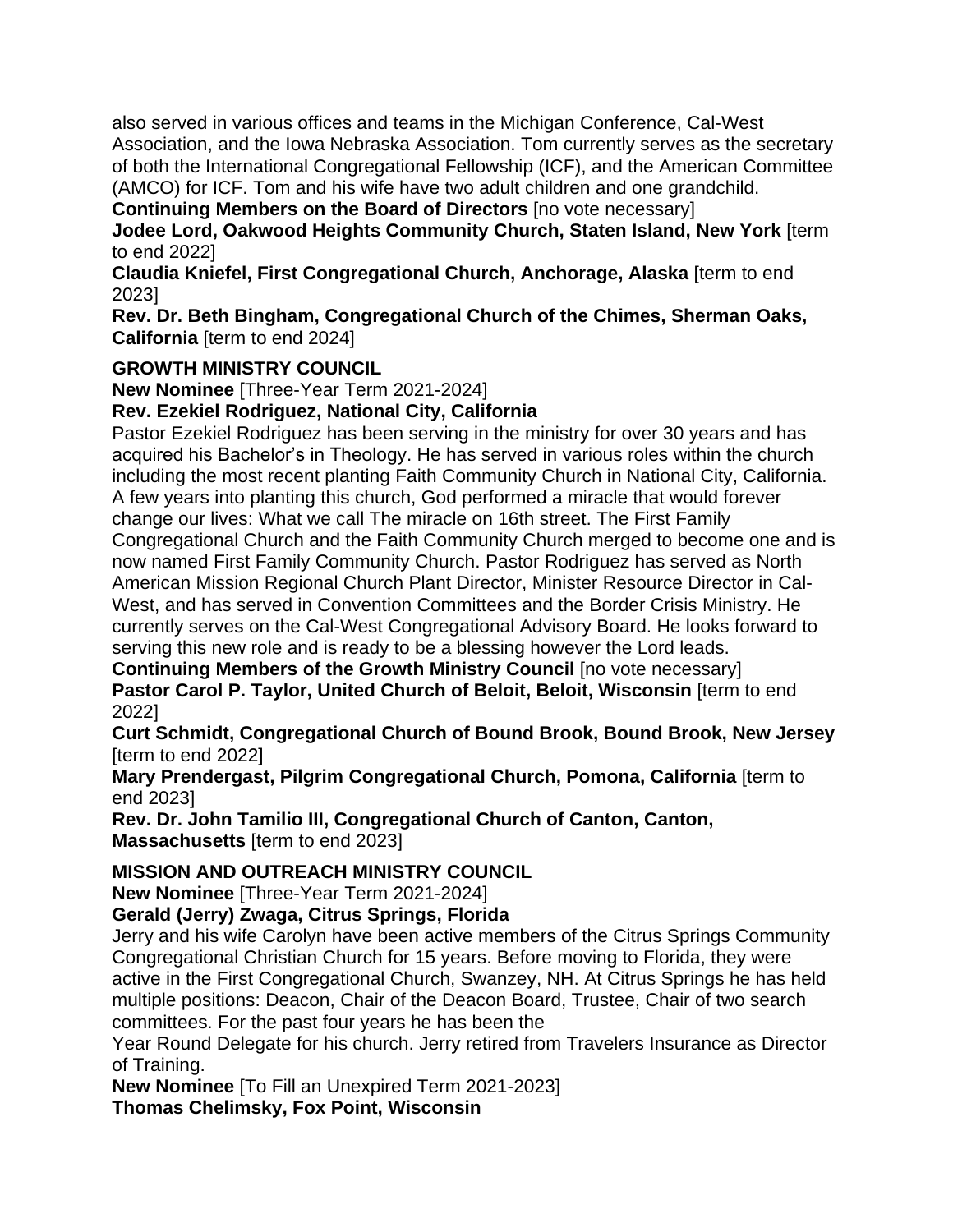Tom Chelimsky is a member of North Shore Congregational Church in Fox Point, WI since 2012. He and his wife Gisela are both physicians and enjoy mission work here and abroad. They have visited and offered medical care at the Asociacion Civil Cristiana Congregational led by Dr. Harding Stricker in Northern Argentina, and Pilgrim's Presence in Western Kenya led by Mr. Geoffrey Lipale. Tom also went to Jordan to offer some care to the refugees from Syria in camp Zaatari. In all these trips, the joy of fellowship through prayer and the giving of ourselves to Jesus first was the source of indescribable blessing.

**Second Time Nominee** [To Fill an Unexpired Term 2021-2022; Completed a Three-Year Term 2017-2020]

# **Barbara Dabul, Sun City, Arizona**

Barbara Dabul, Ph.D. has been attending Congregational churches all her life, in Illinois, California, and currently Sun City, Arizona. She has served in several capacities at her local church, including church clerk, as well as three years on the Mission Board and coordinating visits to shut-in members during the Christmas and Easter seasons. She made a personal medical mission with a laryngectomized friend in 2008, bringing \$20,000 of medical equipment to Costa Rica. During the week of their stay, 16 members of a laryngectomy club learned to communicate with family and friends. **New Nominee** [To Fill an Unexpired Term 2021-2023]

## **Rev. Richard Miller-Todd, Berwick, Iowa**

Rich has been involved with missions throughout his ministry, as early as a child when his dad led the Piedmont College summer camp and worked with their Thrift Shop. After seminary, he was a student leader for the Odyssey '80' Program which toured several countries where South Congregational Church, Hartford, CT sponsored missionaries. Rich has been involved with ICF and attended conferences in Greece, Great Britain, South Korea, Brazil, Argentina, and the United States. He has also visited and worked at NACCC missions in several countries and with national projects at Hosanna Industries, and Morgan Scott. Locally Rich has been involved with missions and outreach working with IMPACT for food justice and his church's food co-op. He has also been involved with a Spanish-speaking church, inviting them to church for Bible Study and they also benefited the food program. Berwick Congregational Church has always been involved in missions both in the US and in Mexico and his family has personally hosted NACCC missionaries. Rich has been a life-long Congregationalist serving may NACCC churches with his wife and two children.

### **Continuing Members of the Mission and Outreach Ministry Council** [no vote necessary]

**Janet Wilson, Grace Congregational Church, Greenville, Iowa** [term to end 2022]

# **VITALITY MINISTRY COUNCIL**

**Second Time Nominee** [Three-Year Term 2021-2024; Completed a Three-Year Term 2018-2021]

# **Rev. Ian Macdonald (M.Div.), Soquel, California**

Rev. Macdonald shares the gospel story each week from his backyard via an innovative home church worship service he has developed. His ministry reaches hundreds of people across the country through the use of social media and other technological tools. Prior to New Church Sherman Oaks, Rev. Macdonald accepted a called to be the 17th Sr. Minister of the historic First Congregational Church in Greenville, Michigan in August